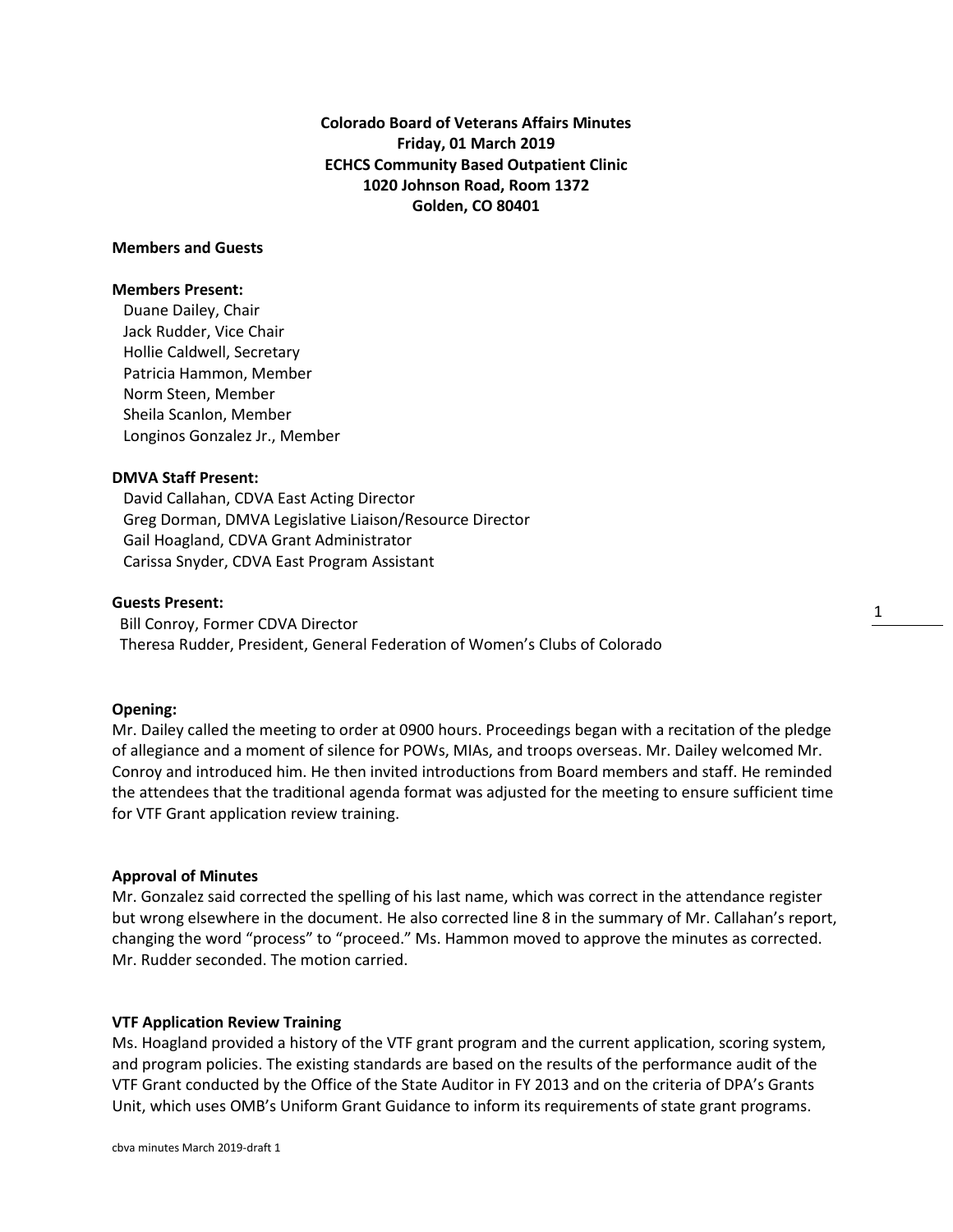Mr. Conroy addressed the Board regarding VTF history and the 2013 audit. He said the initial grant processes assembled by DMVA distributed funds efficiently, which was a priority for the department. The performance audit found deficits in accountability and in the suitability of some budgets and budget items. The initial changes to the VTF grant program were in response to the problems identified by the audit.

Mr. Dailey said that he joined the Board immediately after receipt of the audit results, and he recalled that there were 114 program deficits in the report. He commended Ms. Hoagland on her work to create the current program and its structured accountability.

Mr. Dorman said that he was working for DMVA when the audit took place. He said that the State Auditor's office wanted more metrics and an even greater degree of accountability from grantees. The department successfully rebutted some of the recommendations because such requirements would place significant strain on grantees, and were likely to adversely affect service delivery.

Ms. Hoagland said that since the modifications made in response to the audit, other changes have been necessary due to the requirements of the DPA Grants Unit. One requirement is a pre-award risk assessment that is now part of the application materials. Risk assessments can be highly detailed and run up to 24 pages long, but to streamline the process for VTF applications the DMVA form uses a twopage check-box form. The form elicits critical information necessary to assess risk and determine how much monitoring a grantee organization is expected to need. VTF grantees are usually high risk as they are not traditional nonprofits. Volunteers often manage the service programs and the organizations are unlikely to have complex accounting systems.

Ms. Hoagland distributed copies of the audit findings that are specific to the Board accompanied by the DMVA responses. A copy of the document is attached to these minutes.

Mr. Steen said that the audit report and recommendations seem inflexible and mechanical, and that service delivery should be the priority. Dr. Caldwell said that the recommendations should guide an objective process and that accountability from grantees in necessary. Mr. Dorman said it is difficult to maintain a balance between accountability and difficulty. Ms. Hammon said that she also serves on the CDPHE Board of Health and the DMVA grant process is much less stringent by comparison to the policies of that department with much more support available to grantees.

Mr. Conroy asked if training is available to applicants and grantees. Ms. Hoagland said that application webinars are conducted throughout the application cycle. Grantees receive a handbook of rules and policies at the beginning of the grant cycle and a kickoff webinar is required at the beginning of each grant year. Applicants are permitted to ask questions during the application process, which is not a common practice. However, this level of support is important to provide since most VTF applications are being prepared by post and chapter volunteers rather than professional grant writers.

Ms. Hoagland distributed copies of the 2019-2010 VTF application form. Ten webinar trainings were held to assist applicants during the process. The webinars follow the application exactly with explanations and examples of how to answer the questions.

She reminded the Board that VTF application are considered private property of the applicants if and until the applications are funded. Nether the applications nor their contents can be disclosed to outside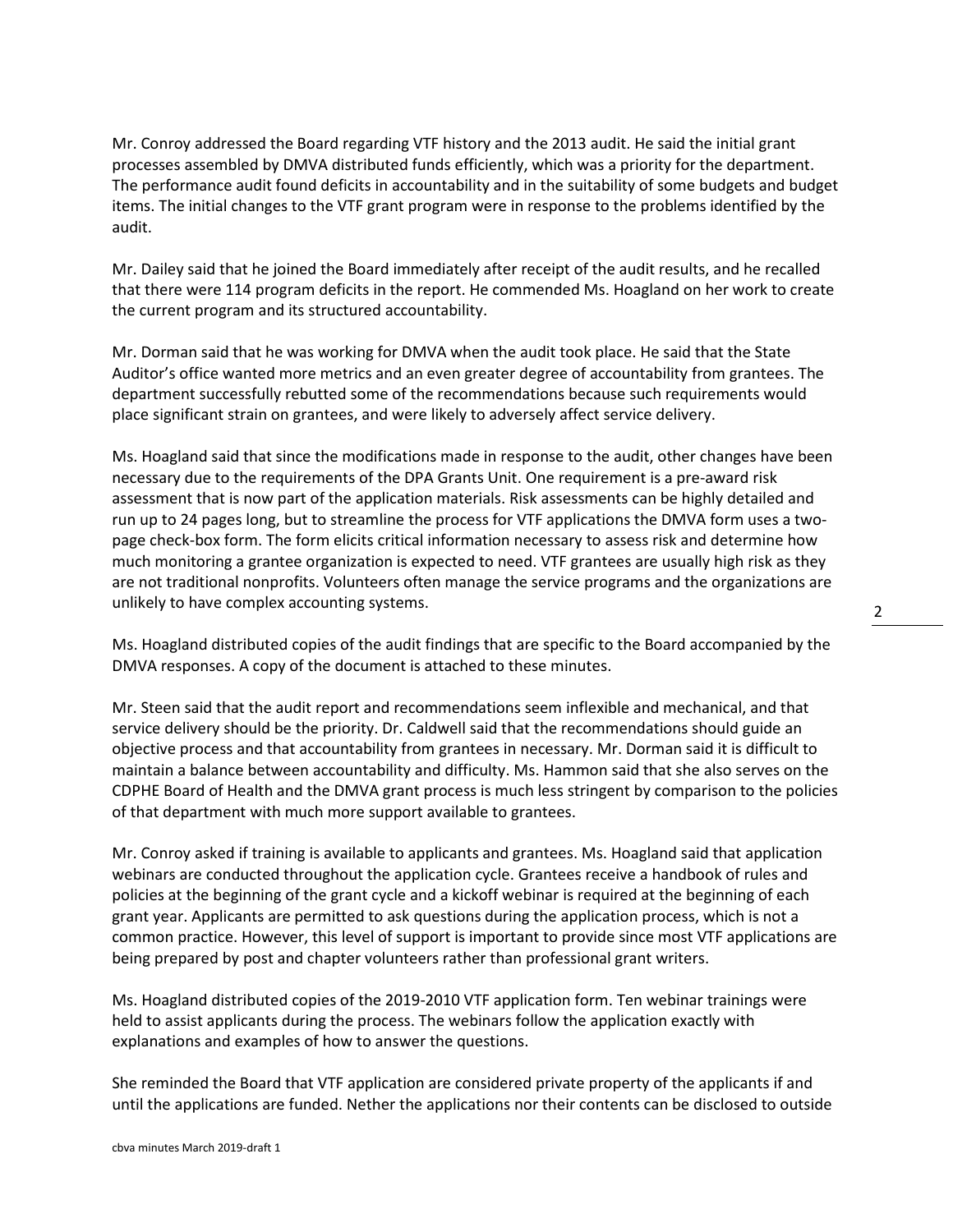parties at this time. She reminded all of the conflict of interest policy: if a voting member is directly involved with any applicant organization, that person must disclose the affiliation and recuse themselves from scoring and discussion of that application. Board members must also recuse themselves in the case of any personal bias that might affect their objectivity regarding an applicant.

Ms. Hoagland distributed the scoring rubric, which describes how to score each category based upon the published criteria. A copy of the rubric is attached to these minutes. She said that the Board will also receive a map showing the geographic location of all applicants. She then provided a fictional sample for scoring practice and led the Board through the exercise.

Ms. Hoagland said that applications are due by 3:00 p.m. on 01 March. She will review the application for completeness. They just have an original signature of the authorized representative and must have all the required attachments. All applications that meet those minimum requirements will be sent to the Board members for scoring. She asked the Board to send their scores no later than 29 March so that the scores can be compiled prior to the next meeting. Applications from CLCs need to be read but they do not need to be scored.

The Board VTF subcommittee will meet on 21 March and submit its recommendations to the Board. The Board will vote on all applications on 05 April.

The Board here recess at 10:43 a.m. and resumed labor at 10:58 a.m.

Mr. Dailey asked if there were any questions in regard to the scoring process and rubric. Hearing none, he asked Ms. Hoagland if information is available regarding the timeliness of grant reimbursements. Releasing the gavel, he addressed the Board as a representative of a VTF grantee, saying that VTF reimbursement have been markedly slow during the current grant cycle.

Ms. Hoagland said that the issue is known and that Accounting has run behind due to staffing issues. Earlier in the week she was informed that a reimbursement request processed on 11 January had not yet been paid, and she notified the department Controller that the department is in violation its grant agreement. The grant agreements require that reimbursements be paid no late than 45 days from the processing date. Her understanding is that Accounting currently has only one staff person processing all of the payables.

Mr. Dorman said that he will advise the Deputy Executive Director. Dr. Caldwell asked if the Board should submit an official inquiry. Mr. Dorman said they are welcome to do so, but he is willing to relay the inquiry on behalf of the Board.

Mr. Dailey asked if it would help if grantees requested advances rather than submitting for reimbursements. Ms. Hoagland said it probably would not, as requests for advance have to be approved individually by the Controller and thus usually take longer than reimbursements. Ms. Hammon suggested drafting a letter to department leadership that would be ready to send if there is no resolution by the date of the April Board meeting, and Mr. Gonzalez and Ms. Scanlon agreed. Ms. Hoagland said that the timing of reimbursement payments ebbs and flows according to the workflow and staff available in accounting but that these delays are a more pronounced than usual. She provided an update from her 01 March email, stating that reimbursements from 30 January are being processed. This brings the current wait time into compliance.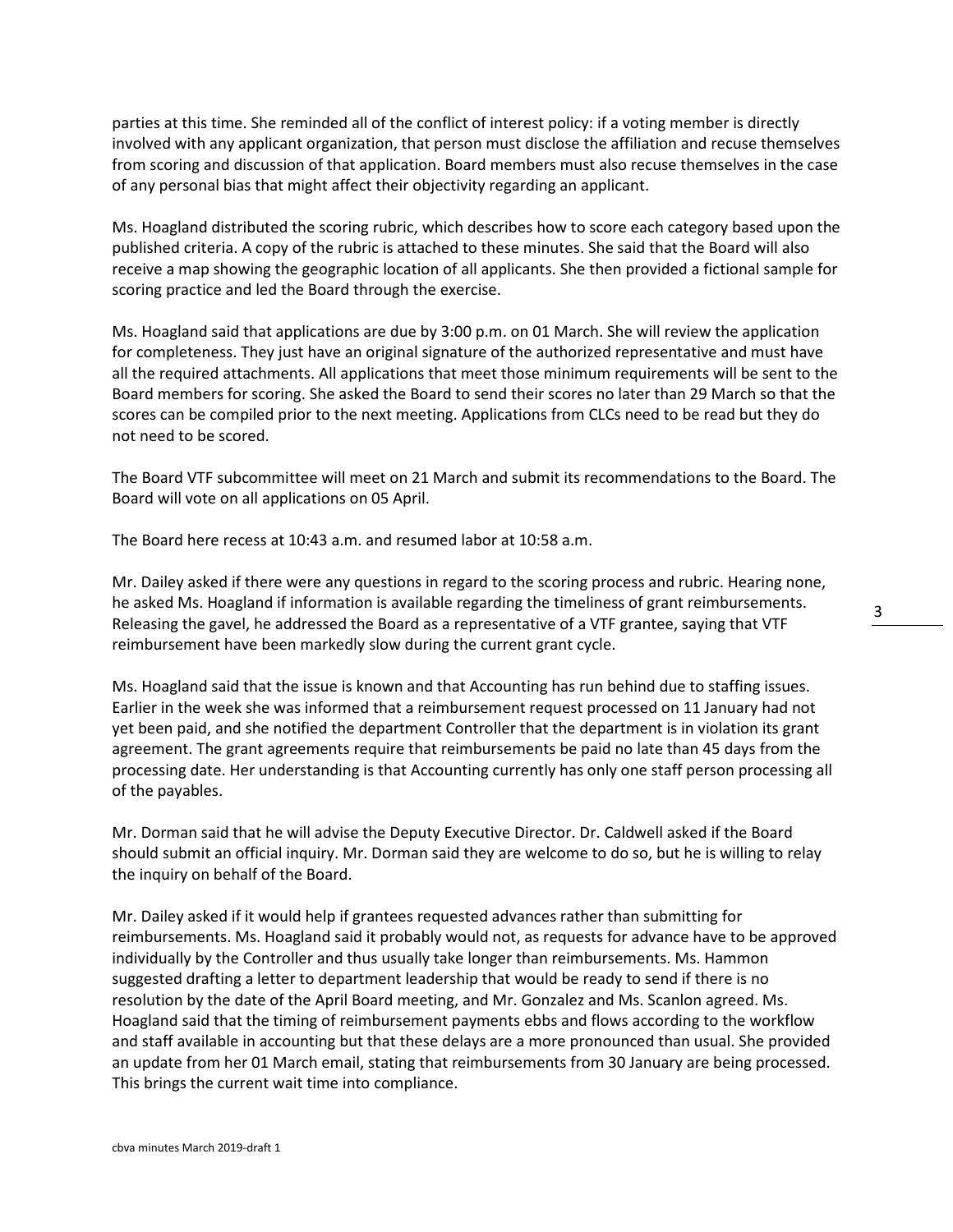Mr. Dailey resumed the gavel and invited a motion concerning the Board's preference regarding a letter to the department. Ms. Scanlon moved that since the grant agreement violation is no longer active, the Board prepare a letter in case it is needed in April but to allow Mr. Dorman to relay the Board's interest in the meantime. Dr. Caldwell seconded. The motion carried. Ms. Hammon will draft the letter and Ms. Scanlon will review.

## **Discussion/Action**

# VTF Webinars

Mr. Dailey asked if all of the Board members have attended a VTF webinar. Three members have but only one within the past year. Mr. Dailey reminded the Board the VTF Grant is the Board's charge and encouraged all the members to attend at least one webinar per cycle.

### SPI Committees

Ms. Hammon said that Board voted on SPI committees in October and those appointments were reviewed as follows:

**SP 1**

| சா உ            |                                                                          |
|-----------------|--------------------------------------------------------------------------|
| 1.1.2           | Two DVA Directors                                                        |
| 1.2.1           | Two DVA Directors                                                        |
| 1.3.1           | Board Chair, and two DVA directors or delegated representatives          |
| 1.4.1           | DVA appeals specialist, legislative liaison, two DVA directors           |
| SP <sub>2</sub> |                                                                          |
| 2.1.1           | Chair or designated representative, two DVA directors                    |
| 2.1.2           | Dave Callahan, two DVA directors                                         |
| 2.1.3           | Pat Hammon, Greg Dorman, DVA designated staff                            |
| 2.2.1           | Chair or designated representative, Dave Callahan, two DVA directors     |
| SP <sub>4</sub> |                                                                          |
| 4.1.1           | Norm Steen, legislative liaison, grant administrator, CDVA east director |
| 4.2.1           | Norm Steen, legislative liaison                                          |

Mr. Dailey said that the committees as created do not contain more than one Board member apiece and therefore are able to meet without public notice. Mr. Callahan recommended designating a lead for each committee so that committees can begin work. The committee leads that were decided are as follows:

**SP 1**

| 1.1.2           | CDVA West Director |
|-----------------|--------------------|
| 1.2.1           | CDVA East Director |
| 1.3.1           | CBVA Chair         |
| 1.4.1           | Tabled             |
| SP <sub>2</sub> |                    |
| 2.1.1           | David Callahan     |
| 2.1.2           | David Callahan     |
| 2.1.3           | David Callahan     |
| 2.2.1           | Tabled             |
| SP <sub>4</sub> |                    |
| 4.1.1           | Norm Steen         |
| 4.2.1           | Tabled             |
|                 |                    |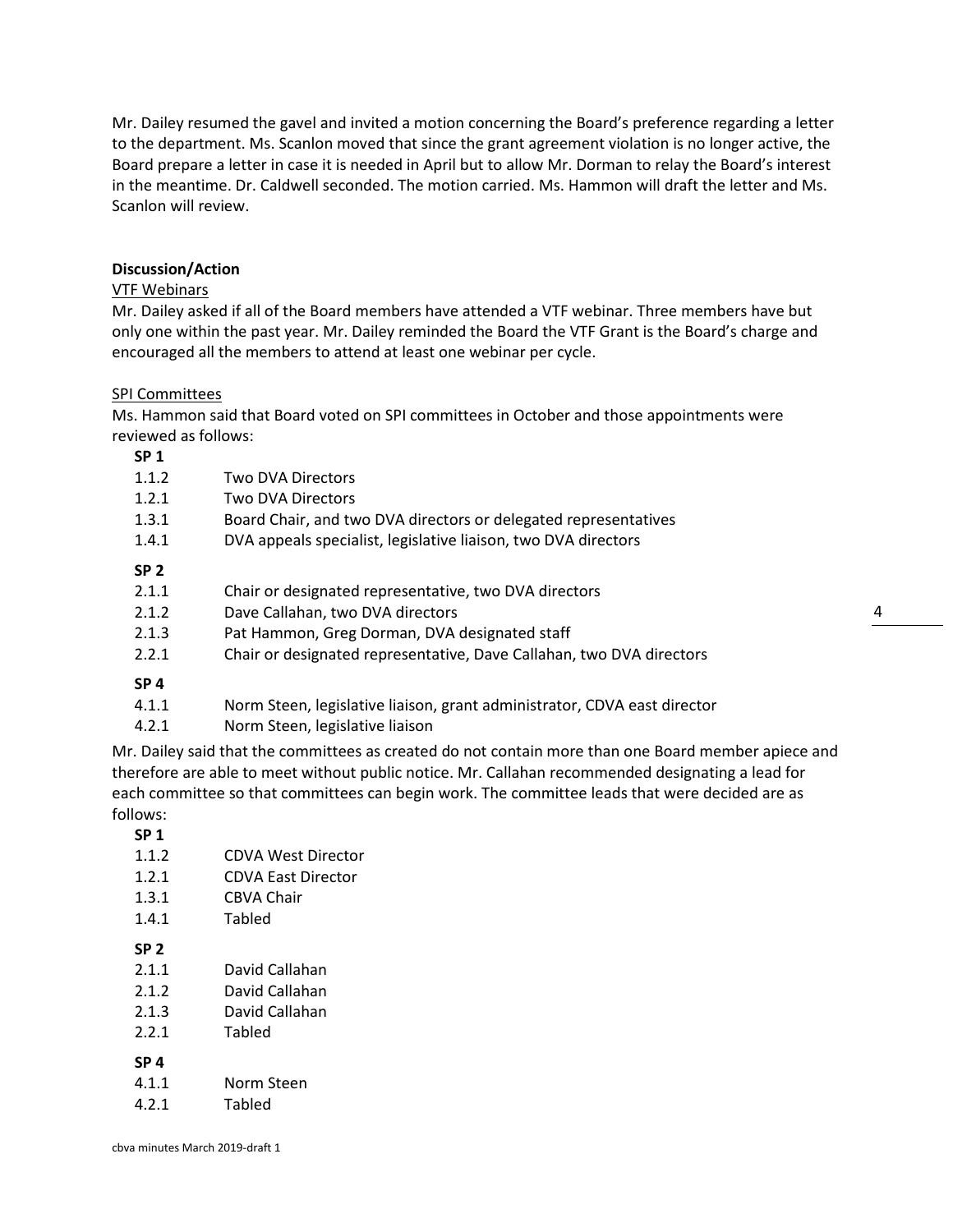### May 09 Quorum

Mr. Dailey asked the Board to affirm an anticipated quorum on 09 May at the Western Region One Source. Mr. Rudder, Dr. Caldwell, Ms. Hammon, and Ms., Scanlon plan to attend, so a quorum is anticipated.

## Reports

Mr. Dorman said that the Senate confirmation of the appointments of Mr. Gonzalez and Ms. Scanlon will be on 25 March at 01:30 p.m. He requested a copy if digital copy of the artwork for the Woman Veteran license plate to provide to the sponsors. He advised the Board regarding the letter to boards of commissioners encouraging support of county veterans service offices, saying the statue provides funds up to the specified amount to reimburse those spent in support of the county veterans service office. Mr. Steen will revise the Board's letter to capture the correct wording. Ms. Scanlon asked about the status of the letter in support of the CDHS budget proposal to raise the pay of CLC staff. Mr. Dorman and Mr., Callahan will confirm.

Mr. Callahan reported that CDVA East is hiring a director, an office manager, and an administrative assistant. Carissa Snyder is the LEAN champion for CDVA East. The four new CVSOs from CDVA East will attend NACVSO training in April. Six regional trainings will be conducted by state VSOs in April. The position of State Women Veterans Coordinator is being submitted for approval. It is unknown at this time whether the position will be under DMVA or CDVA East.

Ms. Hoagland said that she was invited to help create the state's Grant Management 101 training. She bought a request for a contract modification to increase the fund allocation for VT 19-17, American Legion Post 62 in Craig by \$2,000.00. Ms. Hammon moved to approve the modification. Mr. Steen seconded. The motion carried. Ms. Hammon asked if any additional information was available on the performance of VT 19-07, American legion Post 32 in Longmont or VT 19-20, American Legion Post 22 in Northglenn. Ms. Hoagland said that VT 19-07 has modified the grant agreement to decrease funding and that she has had three on-site meetings with VT 19-20. The post has appointed a new grant manager.

### **Board Member Comments**

Ms. Hammon said that the Western Region One Source will hold an open house on 08 March from 04:00 p.m. – 08:00 p.m. There are 12 rental spaces available and five commitments to date. The One Source will have a state VSO and DAV will continue to have a VSO available at the hospital.

Mr. Steen said as chair of the Board of Directors of Pikes Peak Area Council of Governments, part of their current mission o to support and protect veterans, military members, and families, including advocating for increased community-military relationships. The National Association of Counties Veterans and Military Services Committee will meet on 03 March in Washington, D.C. with a focus on suicide prevention and associated best practices.

Ms. Scanlon said that UVC will hold its awards banquet on 07 April at the Renaissance Hotel in Stapleton. Ticket prices will increase after 21 March. She encouraged Board members to let her know if they want to attend and if there are enough people she will reserve a table. March 2019 marks the  $74<sup>th</sup>$ anniversary of the Battle of Iwo Jima. Survivors and family members will attend a remembrance ceremony on the island.